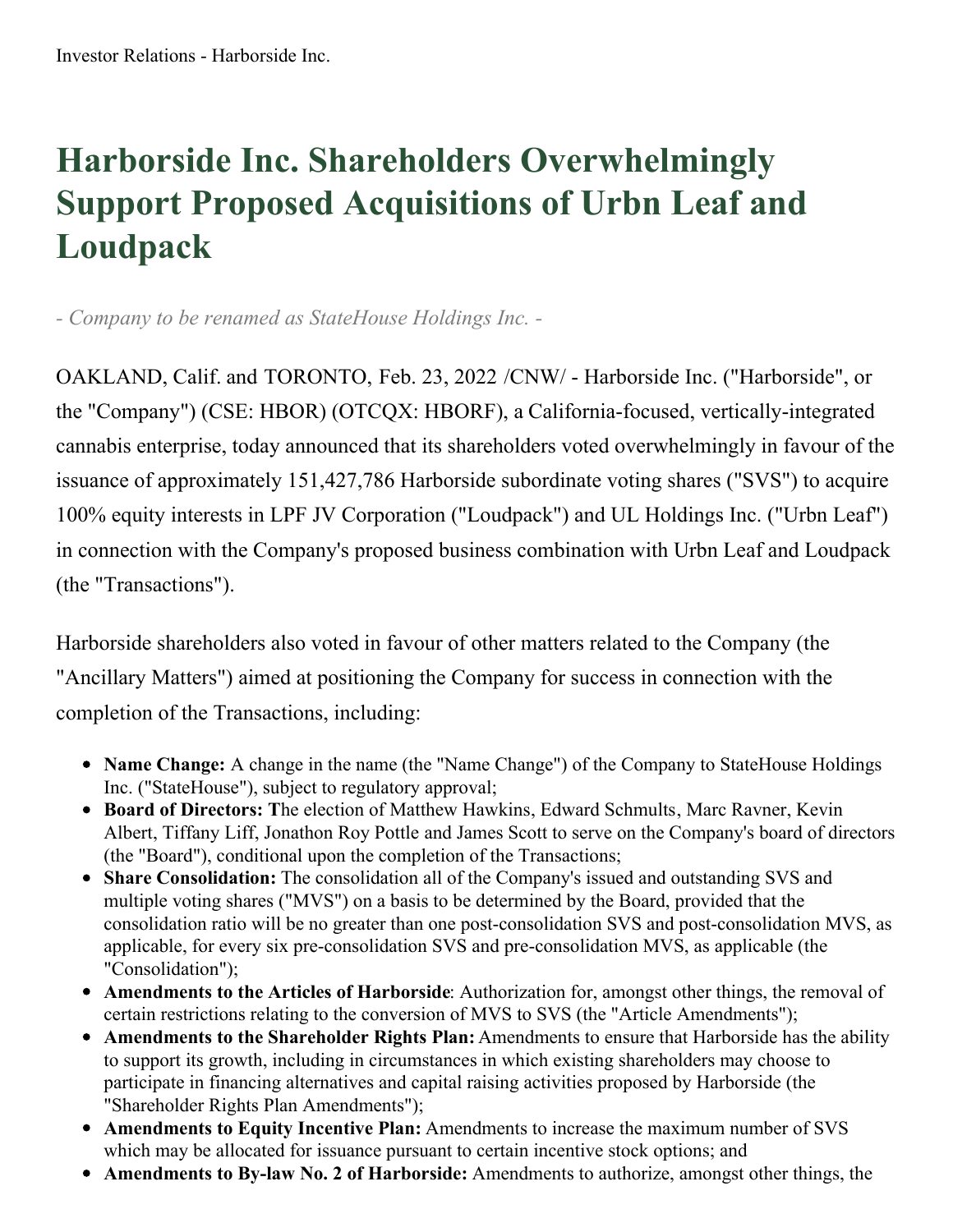removal of the Canadian residency requirement for the Company's directors.

"The shareholder approvals today represent important milestones on our path to complete these transformational Transactions, which will create a new powerhouse in the California cannabis industry," said Matthew Hawkins, Chairman of the Board and Interim CEO of Harborside. "We believe StateHouse will be one of the largest publicly traded, vertically integrated cannabis operators in the state of California, with a fully installed and operational platform to consolidate the state's cannabis sector."

The results of the vote are as follows:

| <b>Motions</b>                                         | <b>NUMBER OF SHARES</b> |                  |                                        | PERCENTAGE OF VOTES<br><b>CAST</b> |                    |                                                 |
|--------------------------------------------------------|-------------------------|------------------|----------------------------------------|------------------------------------|--------------------|-------------------------------------------------|
|                                                        | <b>FOR</b>              | <b>AGAINST</b>   | <b>WITHHELD</b><br>T<br><b>ABSTAIN</b> |                                    | <b>FOR AGAINST</b> | <b>WITHHELD</b><br>$\sqrt{2}$<br><b>ABSTAIN</b> |
| <b>Share Issuance</b>                                  | 24,228,981              | 111,404          |                                        | 0 99.54                            | 0.46               | 0.00                                            |
| Name Change                                            | 23, 102, 133            | 686,379          | 551,873 94.91                          |                                    | 2.82               | 2.27                                            |
| Consolidation                                          | 23,877,424              | 462,961          |                                        | 0 98.10                            | 1.90               | 0.00                                            |
| <b>Matthew Hawkins</b><br>for Combined<br>Board        | 22,877,630              | $\boldsymbol{0}$ | 1,462,755                              | 93.99                              | 0.00               | 6.01                                            |
| <b>Edward Schmults</b><br>for Combined<br><b>Board</b> | 23,835,550              | $\boldsymbol{0}$ | 504,835                                | 97.93                              | 0.00               | 2.07                                            |
| Marc Ravner for<br><b>Combined Board</b>               | 23,020,996              | $\boldsymbol{0}$ | 1,319,389                              | 94.58                              | 0.00               | 5.42                                            |
| Kevin Albert for                                       |                         |                  |                                        |                                    |                    |                                                 |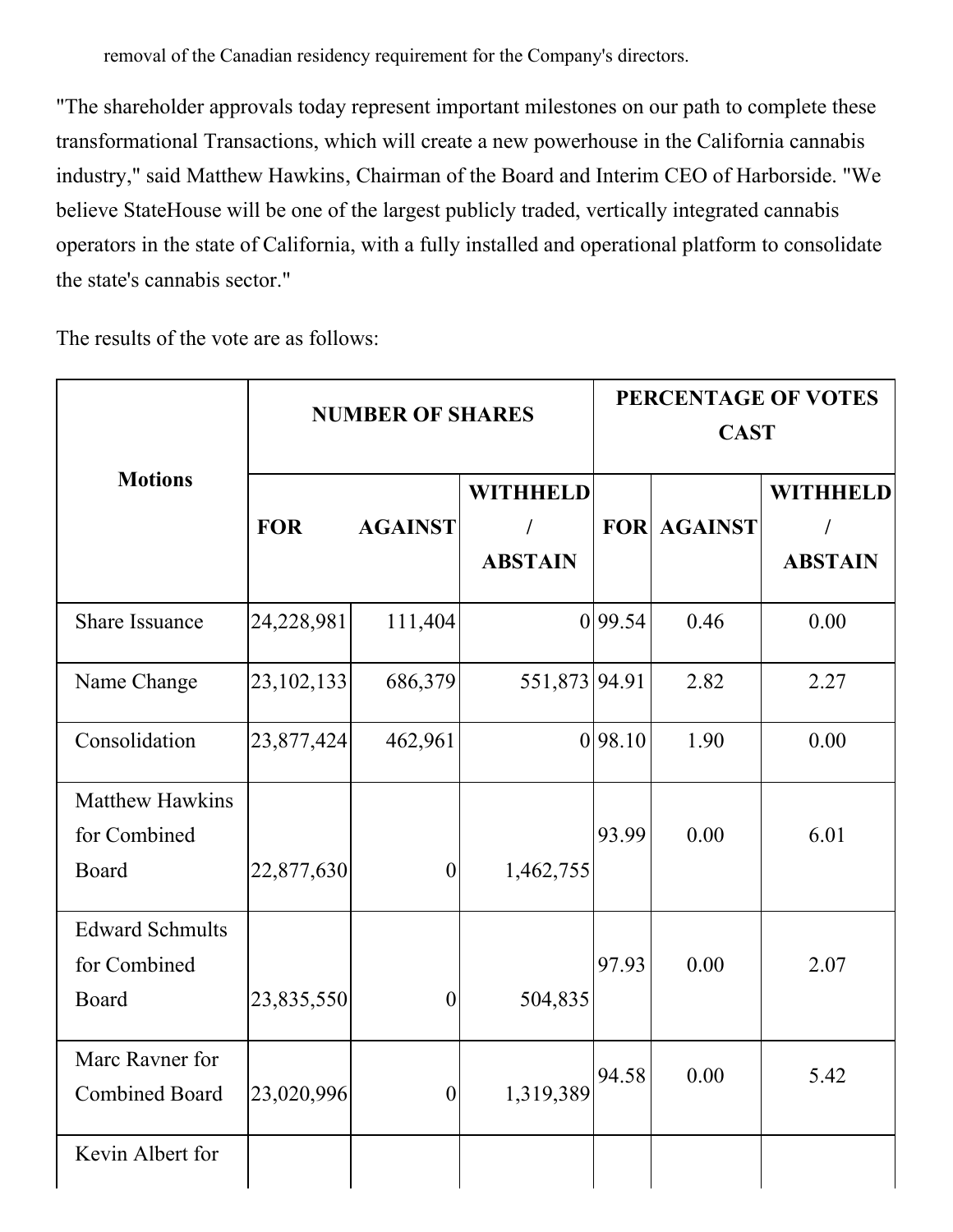| <b>Combined Board</b>                               | 22,873,775   | $\boldsymbol{0}$ | 1,466,610 93.97  |        | 0.00  | 6.03 |
|-----------------------------------------------------|--------------|------------------|------------------|--------|-------|------|
| Tiffany Liff for<br><b>Combined Board</b>           | 23,242,220   | $\overline{0}$   | 1,098,165        | 95.49  | 0.00  | 4.51 |
| Jonathan Roy<br>Pottle for<br><b>Combined Board</b> | 23,055,207   | $\overline{0}$   | 1,285,178        | 94.72  | 0.00  | 5.28 |
| James Scott for<br><b>Combined Board</b>            | 23, 242, 715 | $\overline{0}$   | 1,097,670        | 95.49  | 0.00  | 4.51 |
| <b>Shareholder Rights</b><br>Plan                   | 6,658,846    | 815,118          | $\boldsymbol{0}$ | 89.09  | 10.91 | 0.00 |
| <b>Articles Alteration</b>                          | 23,800,428   | 539,957          |                  | 097.78 | 2.22  | 0.00 |
| <b>Equity Incentive</b><br>Plan Amendment           | 22,354,191   | 1,434,321        | 551,873          | 91.84  | 5.89  | 2.27 |
| By-Law<br>Amendment                                 | 23,806,074   | 534,311          | $\overline{0}$   | 97.80  | 2.20  | 0.00 |

"The overwhelming support our shareholders have given today for the Transactions and Ancillary Matters, is critical to making the business combination with Urbn leaf and Loudpack a reality," added Mr. Hawkins. "In the coming days, we will be working to complete the steps required to close the Transactions, including complying with all necessary regulatory requirements. We expect to close the Urbn Leaf acquisition on or about March 1, 2022 and the Loudpack acquisition on or about March 15, 2022."

**For the latest news, activities, and media coverage, please visit the Harborside corporate website at [http://www.investharborside.com](https://c212.net/c/link/?t=0&l=en&o=3452370-1&h=1698457400&u=http%3A%2F%2Fwww.investharborside.com%2F&a=http%3A%2F%2Fwww.investharborside.com) or connect with us on [LinkedIn](https://c212.net/c/link/?t=0&l=en&o=3452370-1&h=3243012483&u=https%3A%2F%2Fwww.linkedin.com%2Fcompany%2Fharborside-inc%2F&a=LinkedIn) and [Twitter](https://c212.net/c/link/?t=0&l=en&o=3452370-1&h=2078846186&u=https%3A%2F%2Ftwitter.com%2FHarborsideInc&a=Twitter).**

## **About Harborside:**

Harborside, a vertically integrated enterprise with cannabis licenses covering retail, distribution,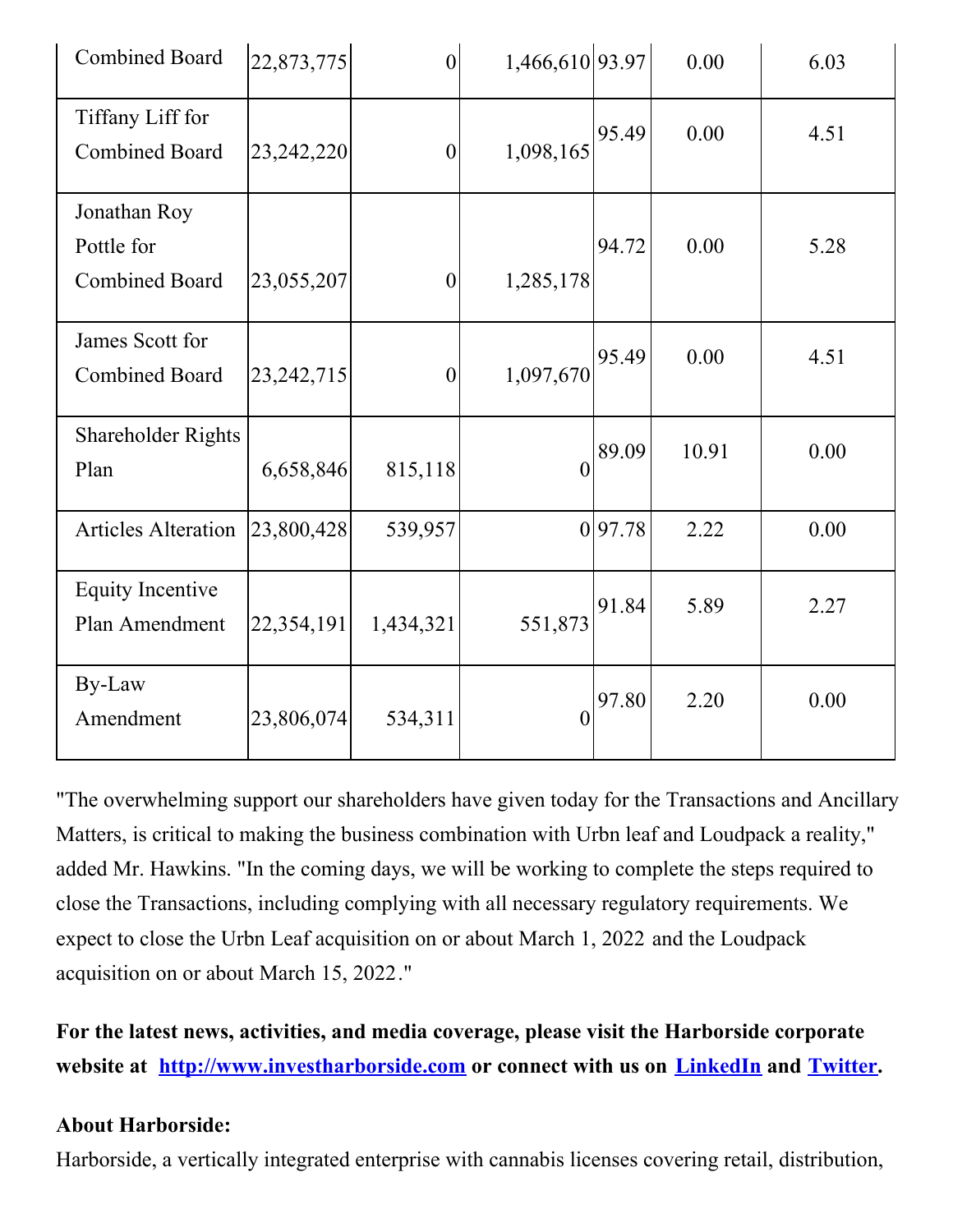cultivation, nursery and manufacturing, is one of the oldest and most respected cannabis companies in California. Founded in California in 2006, Harborside was awarded one of the first six medical cannabis licenses granted in the United States. Today, the company operates three major dispensaries in the San Francisco Bay Area, a dispensary in the Palm Springs area outfitted with Southern California's only cannabis drive-thru window, a dispensary in Oregon, a manufacturing facility in Oakland, California, distribution facilities in San Jose and Los Angeles, California and an integrated cultivation/production facility in Salinas, California. Harborside is a publicly listed company, trading on the CSE under the ticker symbol "HBOR" and the OTCQX under the ticker symbol "HBORF", and the Company continues to play an instrumental role in making cannabis safe and accessible to a broad and diverse community of California and Oregon consumers. Additional information regarding Harborside is available under Harborside's SEDAR profile a[twww.sedar.com](https://c212.net/c/link/?t=0&l=en&o=3452370-1&h=2160824531&u=http%3A%2F%2Fwww.sedar.com%2F&a=www.sedar.com).

## **Cautionary Note Regarding Forward-Looking Information**

This news release contains "forward-looking information" and "forward-looking statements" (collectively, "forward-looking statements") within the meaning of the applicable Canadian and United States securities legislation. All statements, other than statements of historical fact, are forward-looking statements and are based on expectations, estimates, and projections as at the date of this news release. Any statement that involves discussions with respect to predictions, expectations, beliefs, plans, projections, objectives, assumptions, future events or performance (often but not always using phrases such as "expects", or "does not expect", "is expected", "anticipates" or "does not anticipate", "plans", "budget", "scheduled", "forecasts", "estimates", "believes" or "intends" or variations of such words and phrases or stating that certain actions, events or results "may" or "could", "would", "might" or "will" be taken to occur or be achieved) are not statements of historical fact and may be forward-looking statements. In this news release, forward-looking statements include, among other things, statements relating to the completion of the Transactions, the Name Change, the Consolidation and the Shareholder Rights Plan Amendments, timing to complete the Transactions, the Name Change, the Consolidation and the Shareholder Rights Plan Amendments on the terms described herein, if at all, and the benefits and synergies created by the Transactions, including with respect to revenue, production capabilities, product offering and expectations of future profitability following the completion of the Transactions, and the benefits of the Ancillary Matters.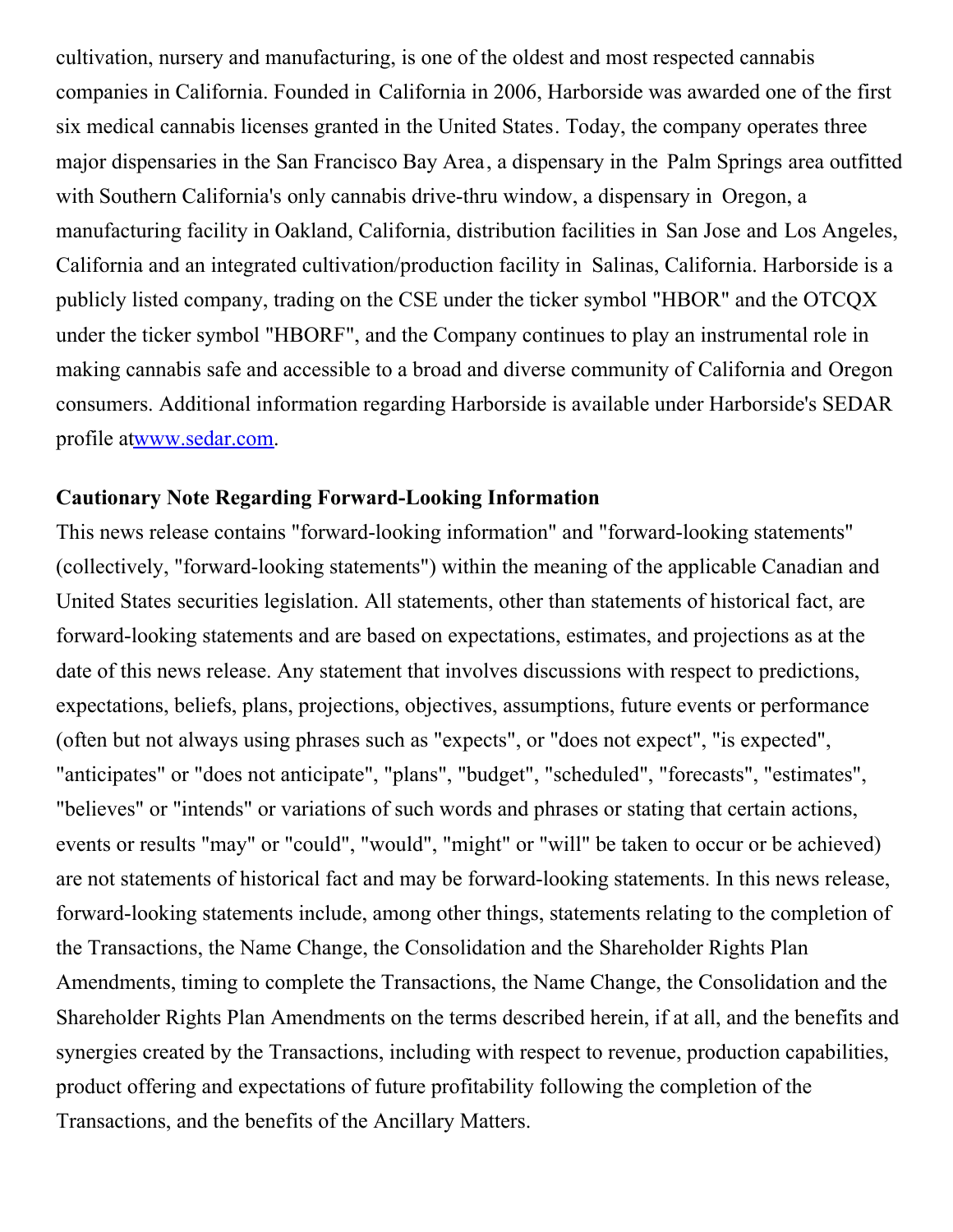These forward-looking statements are based on reasonable assumptions and estimates of management of the Company at the time such statements were made. Actual future results may differ materially as forward-looking statements involve known and unknown risks, uncertainties, and other factors which may cause the actual results, performance, or achievements of the Company to materially differ from any future results, performance, or achievements expressed or implied by such forward-looking statements. Such factors, among other things, include: whether the Company will receive additional voting support agreements for matters to be considered by shareholders at the Meeting; implications of the ongoing COVID-19 pandemic on the Company's operations; fluctuations in general macroeconomic conditions; fluctuations in securities markets; expectations regarding the size of the cannabis markets where the Company operates; changing consumer habits; the ability of the Company to successfully achieve its business objectives; plans for expansion and acquisitions; political and social uncertainties; inability to obtain adequate insurance to cover risks and hazards; employee relations; the presence of laws and regulations that may impose restrictions on cultivation, production, distribution, and sale of cannabis and cannabis-related products in the markets where the Company operates; and the risk factors set out in the Company's management discussion and analysis for the period ended September 30, 2021 and the Company's listing statement dated May 30, 2019, which are available under the Company's profile on [www.sedar.com](https://c212.net/c/link/?t=0&l=en&o=3452370-1&h=2160824531&u=http%3A%2F%2Fwww.sedar.com%2F&a=www.sedar.com). Although the forward-looking statements contained in this news release are based upon what management of the Company believes, or believed at the time, to be reasonable assumptions, the Company cannot assure shareholders that actual results will be consistent with such forward-looking statements, as there may be other factors that cause results not to be as anticipated, estimated or intended. Readers should not place undue reliance on the forward-looking statements and information contained in this news release. The Company assumes no obligation to update the forward-looking statements of beliefs, opinions, projections, or other factors, should they change, except as required by law.

The Company, through several of its subsidiaries, is indirectly involved in the manufacture, possession, use, sale, and distribution of cannabis in the recreational and medicinal cannabis marketplace in the United States. Local state laws where the Company operates permit such activities however, investors should note that there are significant legal restrictions and regulations that govern the cannabis industry in the United States. Cannabis remains a Schedule I drug under the US Controlled Substances Act, making it illegal under federal law in the United States to, among other things, cultivate, distribute or possess cannabis in the United States.